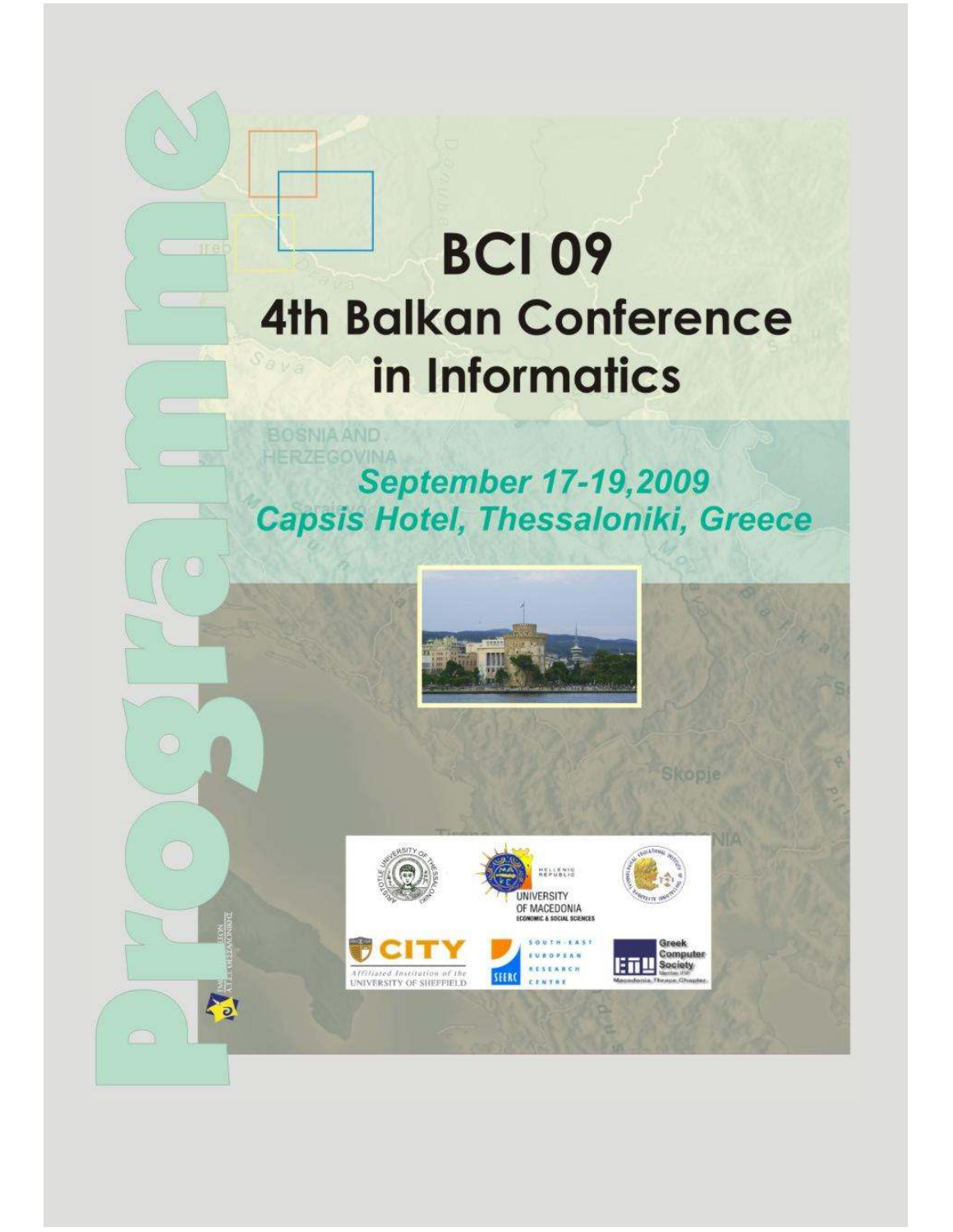

# Thessaloniki, Greece

http://www.bci-conferences.org/

### The Aim

BCI'2009 is the 4th Balkan Conference in Informatics, following BCI'2007 held in Sofia, BCI'2005 held in Ohrid, and BCI'2003 held in Thessaloniki. The aim of the conference is to provide a forum for discussions and dissemination of research achievements, to promote interaction and collaboration among scientists from the Balkans and beyond, and to encourage involvement of young researchers from the region.

Organized By:







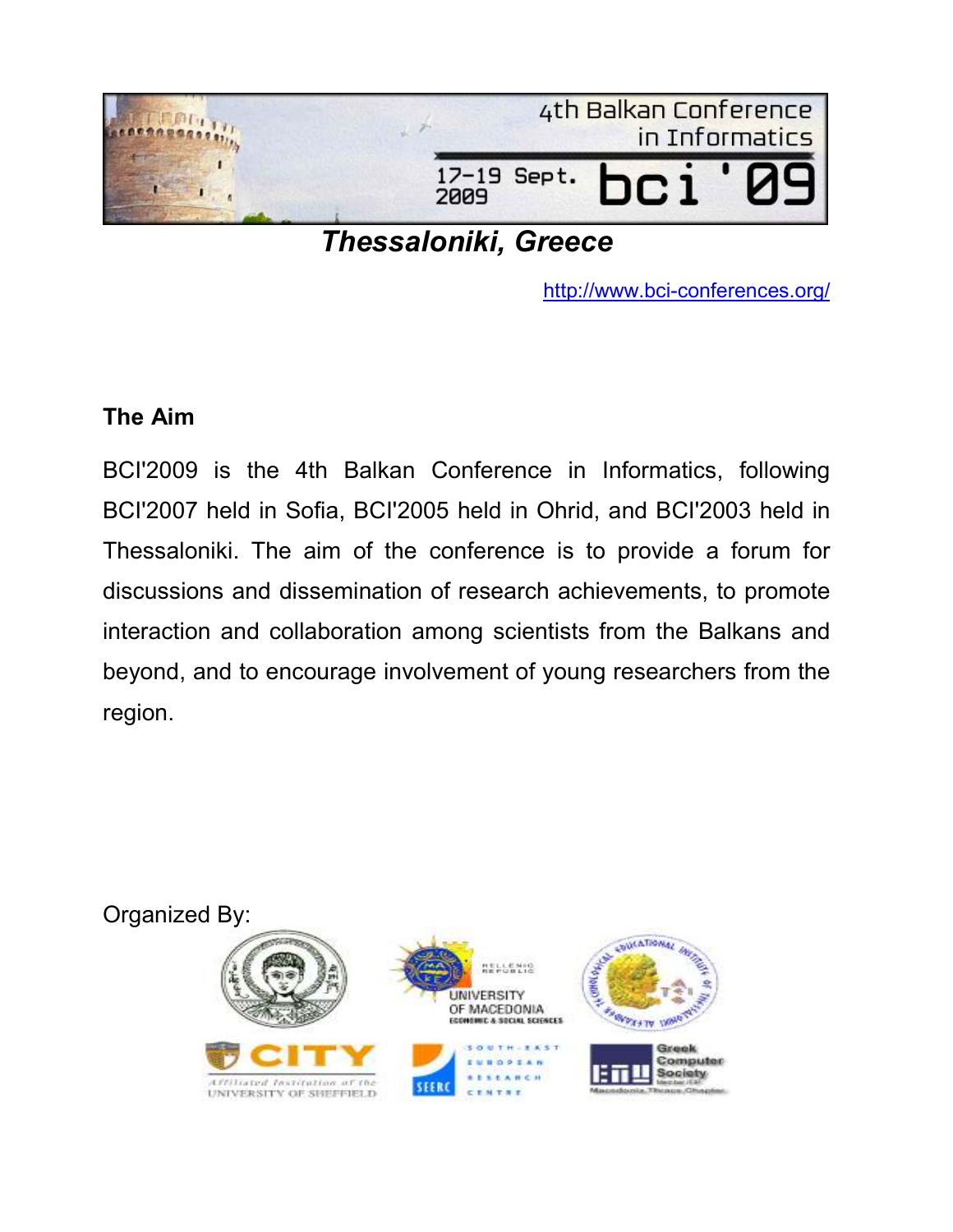|                                    |  | Saturday 19 September | Registration    | Room A | <b>Invited Talk</b> |                                | (Professor at University of Vienna,                                        | Austria)                                             | "Modelling Semantics in Service- | Oriented Environment"                 | Coffee Break                          | Room B | e-Learning II<br>Session 14:<br>Education-<br>Informatics  | Closing                          | Room A       |                                                                           |                           |        |                                             |
|------------------------------------|--|-----------------------|-----------------|--------|---------------------|--------------------------------|----------------------------------------------------------------------------|------------------------------------------------------|----------------------------------|---------------------------------------|---------------------------------------|--------|------------------------------------------------------------|----------------------------------|--------------|---------------------------------------------------------------------------|---------------------------|--------|---------------------------------------------|
| CONFERENCE AT A GLANCE<br>THE<br>H |  |                       |                 |        |                     | Prof. Dr. Dimitris Karagiannis |                                                                            |                                                      |                                  |                                       |                                       | Room A | Data Management<br>II<br>Session 13:<br>e-Issues-          |                                  |              |                                                                           |                           |        |                                             |
|                                    |  |                       |                 |        |                     |                                |                                                                            |                                                      |                                  |                                       |                                       | Room C | Workshop:<br>Session 1                                     |                                  | Room C       | Workshop:<br>Session <sub>2</sub>                                         |                           | Room C | Workshop:<br>Session 3                      |
|                                    |  | Friday 18 September   | Registration    | Room A |                     | <b>Invited Talk</b>            | (Director of Computing, MIT Media Lab)<br>Mr. Michail Bletsas              | "A Brief History of OLPC and what I Learned from it" | Coffee Break                     | Room B                                | Artificial Intelligence<br>Session 8: | Lunch  | Room B                                                     | Computer Networks<br>Session 10: | Coffee Break | Room B                                                                    | Session 12:<br>e-Learning |        |                                             |
|                                    |  |                       |                 |        |                     |                                |                                                                            |                                                      |                                  |                                       |                                       | Room A | Algorithms and<br>Session 7:<br>Theory II                  |                                  | Room A       | Distributed<br>Session 9:<br>Systems <sup>II</sup><br>Agents-             |                           | Room A | Management I<br>Session 11:<br>Data         |
|                                    |  | Thursday 17 September | Registration    | Room A | <b>Invited Talk</b> | Prof. Dr. Keith G. Jeffery     | (Director, Information Technology &<br>International Strategy, Science and | Technology Facilities Council,                       | Rutherford Appleton Laboratory)  | ≷<br>e<br>Challenges for Informatics" | Coffee Break                          | Room B | Text Processing -<br>Engineering<br>Session 2:<br>Software | Lunch                            | Room B       | Software<br>Engineering II<br>Session 4:                                  | Coffee Break              | Room B | Application II<br>Informatics<br>Session 6: |
|                                    |  |                       |                 |        |                     |                                |                                                                            |                                                      |                                  | "The New Technologies and the N       |                                       | Room A | Web Technologies<br>Session 1:                             |                                  | Room A       | Algorithms and<br>Applications I<br>Informatics<br>Session 3:<br>Theory I |                           | Room A | Distributed<br>Session 5:<br>Systems I      |
|                                    |  |                       | $-9.30$<br>00.6 |        |                     |                                | $9.30 - 11.00$                                                             |                                                      |                                  |                                       | 11.00 - 11.30                         |        | $11.30 - 13.00$                                            | $13.00 - 14.30$                  |              | 14.30 - 16.00                                                             | 16.00 - 16.30             |        | $16.30 - 18.00$                             |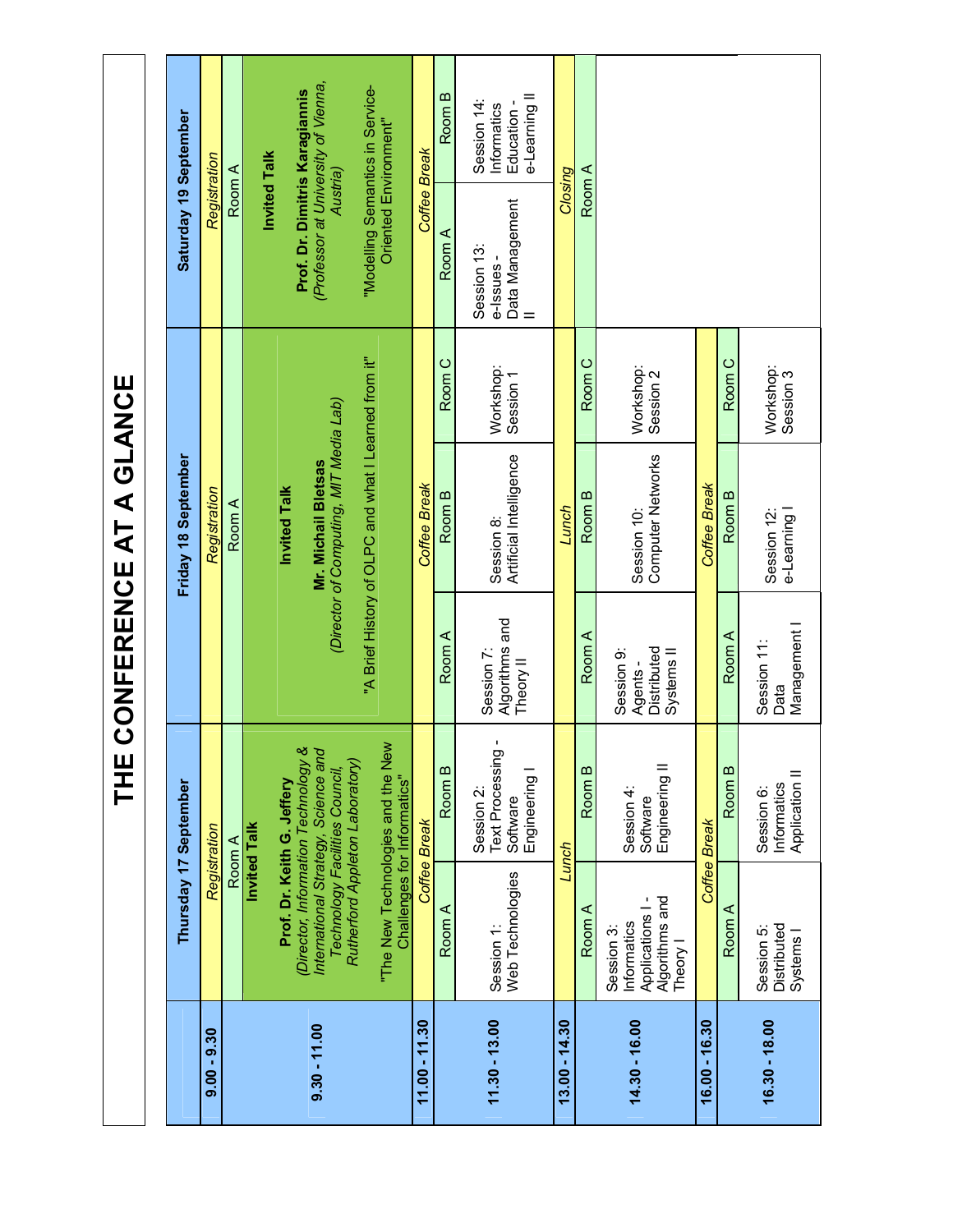# DETAILED PROGRAMME

|                | <b>Thursday (morning) 17th of September</b> |                                                                                                                                                                                                                                                                                                                                                                                                                                                                                                                                                                                                                                                                                                                                                                                                                        |                                                                                                                                                                                                                                                                                                                                                                                                                                                                                                                                                                                                                                                                                                                                                                                        |  |  |  |  |  |  |
|----------------|---------------------------------------------|------------------------------------------------------------------------------------------------------------------------------------------------------------------------------------------------------------------------------------------------------------------------------------------------------------------------------------------------------------------------------------------------------------------------------------------------------------------------------------------------------------------------------------------------------------------------------------------------------------------------------------------------------------------------------------------------------------------------------------------------------------------------------------------------------------------------|----------------------------------------------------------------------------------------------------------------------------------------------------------------------------------------------------------------------------------------------------------------------------------------------------------------------------------------------------------------------------------------------------------------------------------------------------------------------------------------------------------------------------------------------------------------------------------------------------------------------------------------------------------------------------------------------------------------------------------------------------------------------------------------|--|--|--|--|--|--|
|                | $9.00 - 9.30$                               | <b>Registration</b>                                                                                                                                                                                                                                                                                                                                                                                                                                                                                                                                                                                                                                                                                                                                                                                                    |                                                                                                                                                                                                                                                                                                                                                                                                                                                                                                                                                                                                                                                                                                                                                                                        |  |  |  |  |  |  |
|                | $9.30 - 9.45$                               | <b>Opening (Room A)</b>                                                                                                                                                                                                                                                                                                                                                                                                                                                                                                                                                                                                                                                                                                                                                                                                |                                                                                                                                                                                                                                                                                                                                                                                                                                                                                                                                                                                                                                                                                                                                                                                        |  |  |  |  |  |  |
| $9.45 - 11.00$ |                                             | <b>Invited Talk</b><br>Prof. Dr. Keith G. Jeffery<br>(Director Information Technology & International Strategy, Science and Technology Facilities<br><b>Council, Rutherford Appleton Laboratory)</b><br>"The New Technologies and the New Challenges for Informatics"<br>(Room A)                                                                                                                                                                                                                                                                                                                                                                                                                                                                                                                                      |                                                                                                                                                                                                                                                                                                                                                                                                                                                                                                                                                                                                                                                                                                                                                                                        |  |  |  |  |  |  |
|                | $11.00 - 11.30$                             | <b>Coffee Break</b>                                                                                                                                                                                                                                                                                                                                                                                                                                                                                                                                                                                                                                                                                                                                                                                                    |                                                                                                                                                                                                                                                                                                                                                                                                                                                                                                                                                                                                                                                                                                                                                                                        |  |  |  |  |  |  |
|                | 11.30 - 13.00                               | <b>Session 1:</b><br><b>Web Technologies</b><br>Chair: Athena Vakali<br>(Room A)<br>Mining the Community Structure of a Web Site<br>(regular)<br>Lefteris Moussiades and Athena Vakali<br>On the Performance of SVD-based Algorithms<br>for Collaborative Filtering (regular)<br>Manolis Vozalis, Angelos Markos and<br><b>Konstantinos Margaritis</b><br>Capturing User Session Orientation based on<br>Semantic Analysis and Concept Taxonomy<br>(regular)<br>Danai Vergeti, John Garofalakis and Theodoula<br>Giannakoudi<br>Integration of Semantic Web in an E-Learning<br>Environment (regular)<br>Dorian Kokoshi and Betim Cico<br>OWL for the Masses: From Structured OWL to<br><b>Unstructured Technically Neutral Natural</b><br>Language (regular)<br>Ljubinka Gareva - Takasmanov and Ilias<br>Sakellariou | <b>Session 2:</b><br><b>Text Processing - Software Engineering I</b><br><b>Chair: Demosthenis Stamatis</b><br>(Room B)<br>Bootstrapping the Albanian Information<br>Retrieval (regular)<br>Nikitas Karanikolas<br>Options for converting Albanian written texts<br>into speech (short)<br>Agni Dika and Mentor Hamiti<br>Developing a Text Recognition Application to be<br>Run on SEE-Grid Platform (short)<br><b>Esmeralda Kapcari and Betim Cico</b><br>Authorship identification of books in Albanian<br>Language throughout Markov chains (short)<br>Hakik Paci, Denisa Salillari and Orges Cico<br>Rapid prototyping of service-oriented<br>applications on OSGi platform (regular)<br>Ioan Lazar, Istvan Gergely Czibula, Simona<br>Motogna, Bazil Parv and Codrut Lucian Lazar |  |  |  |  |  |  |
| 13.00 - 14.30  |                                             | <b>Lunch Break</b>                                                                                                                                                                                                                                                                                                                                                                                                                                                                                                                                                                                                                                                                                                                                                                                                     |                                                                                                                                                                                                                                                                                                                                                                                                                                                                                                                                                                                                                                                                                                                                                                                        |  |  |  |  |  |  |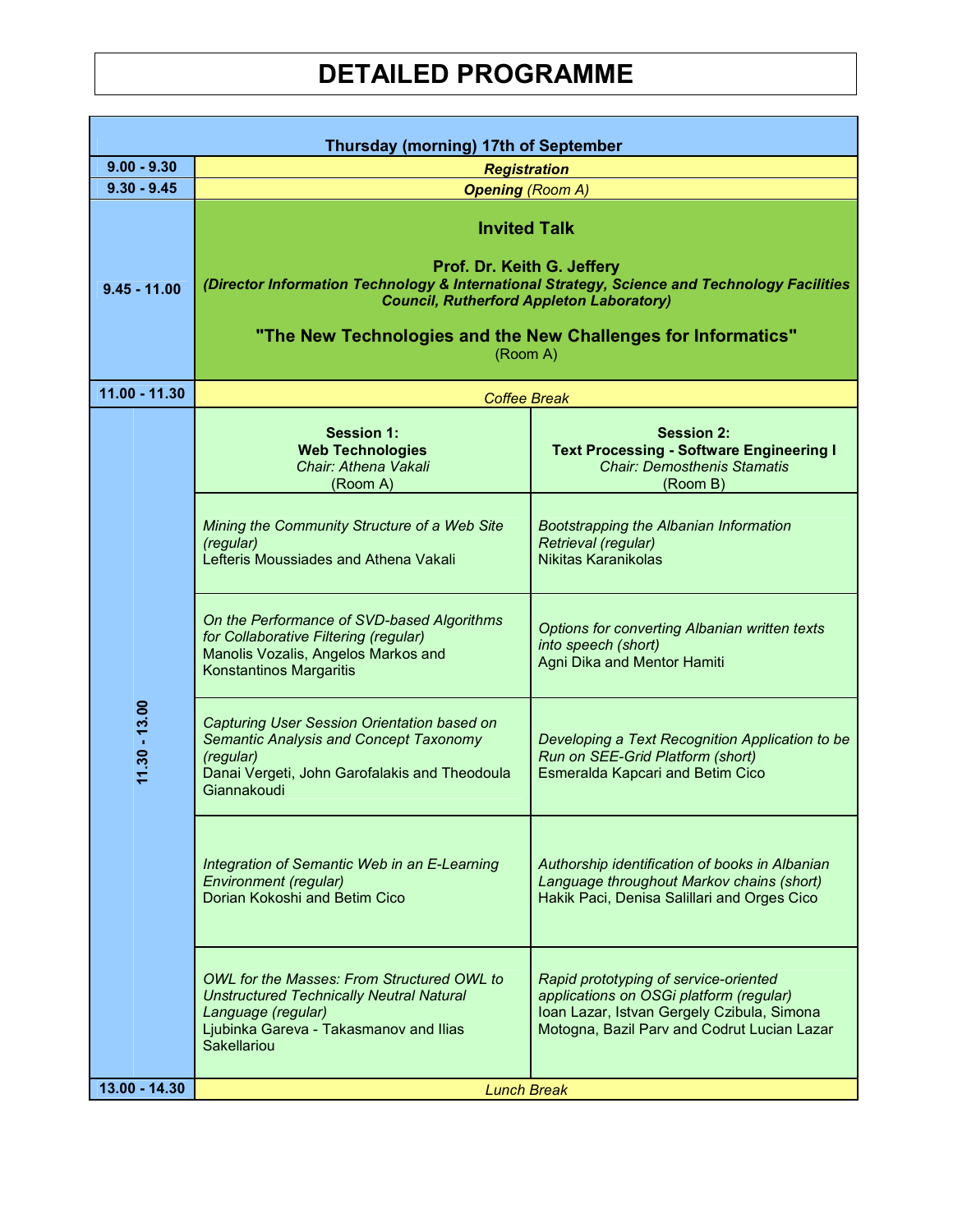| Thursday (afternoon) 17th of September |                                                                                                                                                                                |                                                                                                                                                                                                   |  |  |  |  |  |
|----------------------------------------|--------------------------------------------------------------------------------------------------------------------------------------------------------------------------------|---------------------------------------------------------------------------------------------------------------------------------------------------------------------------------------------------|--|--|--|--|--|
|                                        | <b>Session 3:</b><br><b>Informatics Applications I-</b><br><b>Algorithms and Theory I</b><br>Chair: Keith Jeffery<br>(Room A)                                                  | <b>Session 4:</b><br><b>Software Engineering II</b><br>Chair: Alexander Chatzigeorgiou<br>(Room B)                                                                                                |  |  |  |  |  |
|                                        | <b>Business Process Reengineering as a</b><br>modernizing tool for the Public Administration -<br>From Theory to Reality (regular)<br>Ioannis Chalaris and Sotiris Vlahopoulos | On the Approximation of the Substitution Costs<br>for Free/Libre (regular)<br>Kirsten Haaland, Ioannis Stamelos, Rishab<br><b>Ghosh and Ruediger Glott</b>                                        |  |  |  |  |  |
|                                        | Academic Information Systems - Vision and<br>Development (short)<br>Žarko Bodroški and Srđan Škrbić                                                                            | Computing metrics of AspectJ programs through<br>AspectCover tool (short)<br>Elinda Meçe (Kajo) and Lorena Kodra                                                                                  |  |  |  |  |  |
| 14.30 - 16.00                          | GIS application in hydrogeological albanian<br>studies (short)<br>Ariana Bejleri and Teuta Myftiu                                                                              | The Automation Method of Elaboration Process<br>of Structured Application Oriented to Services<br>(short)<br>Magariu Nicolae                                                                      |  |  |  |  |  |
|                                        | Automated Proving of the Behavioral Attributes<br>(regular)<br>Gheorghe Grigoras, Georgiana Caltais, Eugen-<br>Ioan Goriac and Dorel Lucanu                                    | Improving hardware and operating system<br>utilization, Solaris Zones (short)<br>Genti Daci and Enid Vrenozaj                                                                                     |  |  |  |  |  |
|                                        | <b>Morphological Algorithm for Color Objects</b><br><b>Classification (regular)</b><br>Eugen Zaharescu                                                                         | Towards managing high availability services<br>using open source virtualization technology<br>(short)<br><b>Besnik Seitaj</b>                                                                     |  |  |  |  |  |
|                                        |                                                                                                                                                                                | On the Success of ERP systems: A comparative<br>study between Open Source and Commercial<br>Systems (short)<br>Leonidas Chatzithomas, Ioannis Stamelos,<br>Ioannis Antoniadis and Thomas Fotiadis |  |  |  |  |  |
| 16:00 - 16:30                          | <b>Coffee Break</b>                                                                                                                                                            |                                                                                                                                                                                                   |  |  |  |  |  |
|                                        | <b>Session 5:</b><br><b>Distributed Systems I</b><br>Chair: Panagiotis Katsaros<br>(Room A)                                                                                    | <b>Session 6:</b><br><b>Informatics Applications II</b><br>Chair: Mirjana Ivanovic<br>(Room B)                                                                                                    |  |  |  |  |  |
|                                        | Database Oriented Grid Middlewares (regular)<br><b>Efthymia Tsamoura and Anastasios Gounaris</b>                                                                               | Privacy preserving in eLearning environment<br>(Case of modelling Hippocratic database<br>structure) (regular)<br>Vanja Bevanda, Jasmin Azemović and Denis                                        |  |  |  |  |  |
|                                        |                                                                                                                                                                                | Mušić                                                                                                                                                                                             |  |  |  |  |  |
|                                        | Load Balancing in a Cluster-Based P2P System<br>(regular)<br>John Garofalakis and Theofanis Aristofanis<br><b>Michail</b>                                                      | Animation of Behavioral Specifications through<br>Code Generation for a Payment System<br>(regular)<br>Ozan Deniz, Mehmet Adak and Halit Oğuztüzün                                                |  |  |  |  |  |
| 16.30 - 18.00                          | A cluster based authentication model for ad-hoc<br>wireless networks (short)<br>Orion Shakaj                                                                                   | <b>Implementing Codesign in XILINX VIRTEX II</b><br>PRO (regular)<br><b>Betim Cico and Hergys Rexha</b>                                                                                           |  |  |  |  |  |
|                                        | IDS architecture and its role in detection of<br>attacks in wireless networks (short)<br>Ardit Shehu, Arjan Durresi and Betim Çiço                                             | Data mining in prediction of surgical outcome<br>(short)<br>Alda Kika, Ilia Ninka, Betim Cico and Ridvan<br>Alimehmeti                                                                            |  |  |  |  |  |
|                                        | A Survey on Attacks, Countermeasures and<br><b>Authentication Mechanisms for Wireless Sensor</b><br>Networks (short)<br>Raimena Veisllari and Betim Cico                       | Identification of high salinity stress in ornamental<br>plant by biosignal process (short)<br>Konstantinos Kalovrektis, Christos Likas and<br><b>Evaggelos Fountas</b>                            |  |  |  |  |  |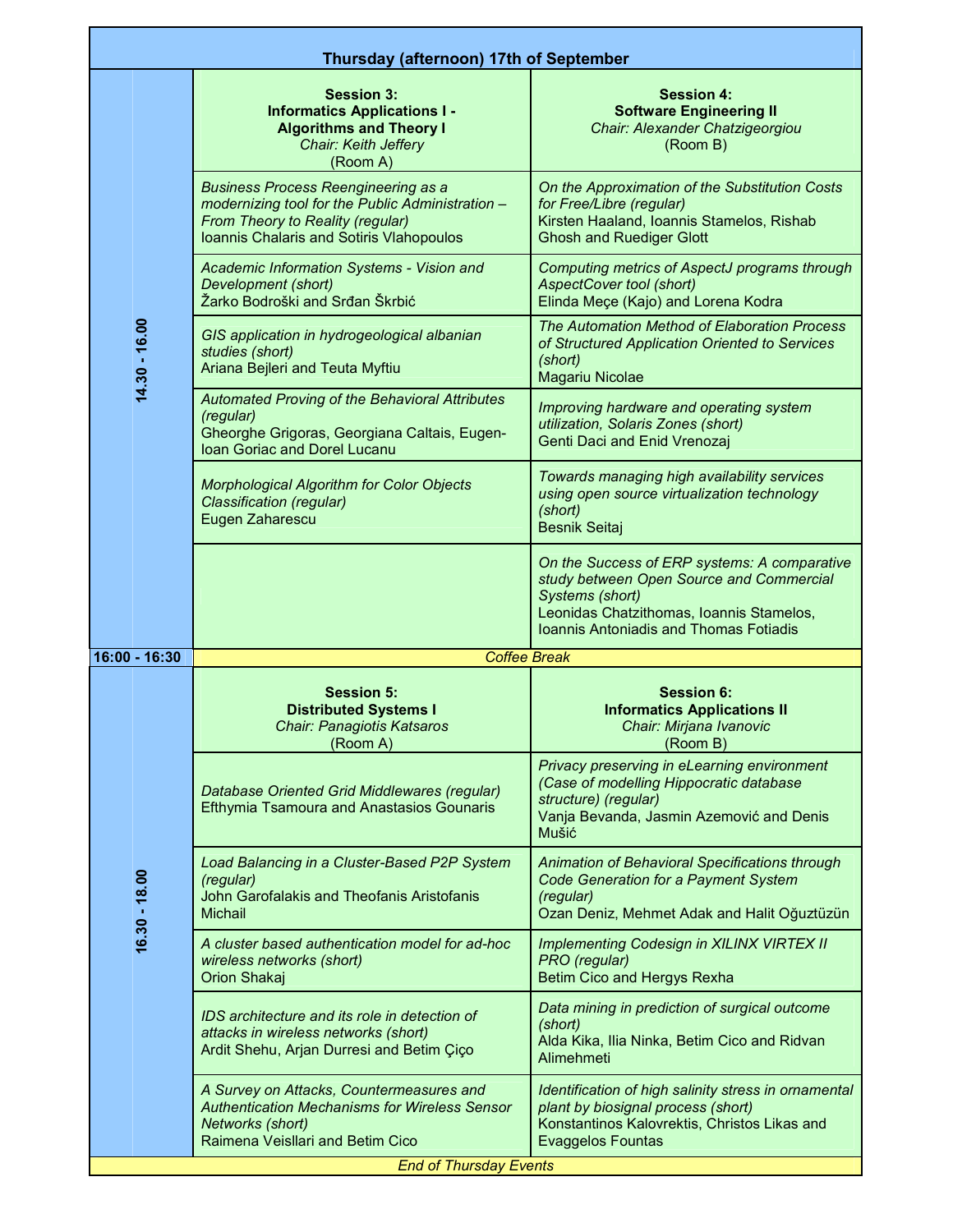| <b>Friday (morning) 18th of September</b> |                                                                                                                                                                        |                                                                                                                                                                                           |                                                                                                                                                                      |  |  |  |  |  |
|-------------------------------------------|------------------------------------------------------------------------------------------------------------------------------------------------------------------------|-------------------------------------------------------------------------------------------------------------------------------------------------------------------------------------------|----------------------------------------------------------------------------------------------------------------------------------------------------------------------|--|--|--|--|--|
| $9.00 - 9.30$                             | <b>Registration</b>                                                                                                                                                    |                                                                                                                                                                                           |                                                                                                                                                                      |  |  |  |  |  |
| $9.30 - 11.00$                            | <b>Invited Talk</b><br><b>Mr. Michail Bletsas</b><br>(Director of Computing, MIT Media Lab)<br>"A Brief History of OLPC and what I Learned from it"<br>(Room A)        |                                                                                                                                                                                           |                                                                                                                                                                      |  |  |  |  |  |
| $11.00 - 11.30$                           |                                                                                                                                                                        | <b>Coffee Break</b>                                                                                                                                                                       |                                                                                                                                                                      |  |  |  |  |  |
|                                           | <b>Session 7:</b><br><b>Algorithms and Theory II</b><br><b>Chair: George Eleftherakis</b><br>(Room A)                                                                  | <b>Session 8:</b><br><b>Artificial Intelligence</b><br><b>Chair: Petros Kefalas</b><br>(Room B)                                                                                           | <b>Workshop - Session 1:</b><br>(Room C)                                                                                                                             |  |  |  |  |  |
|                                           | <b>Efficient Testing of Random</b><br><b>Number Sequences using</b><br><b>Graphics Processing Units</b><br>(regular)<br>Alin Suciu, Lidia Zegreanu and<br>Catalin Zima | <b>MIXPLAN: A CLP-based</b><br><b>Mixed-initiative Planning</b><br><b>System for Temporal Domains</b><br>(regular)<br>Eleni Dagkli and Ioannis<br><b>Refanidis</b>                        | <b>Workshop on</b>                                                                                                                                                   |  |  |  |  |  |
|                                           | <b>Secrecy for Bounded Security</b><br>Protocols: disequality tests and<br>an intruder with existentials lead<br>to undecidability (regular)<br>Catalin Birjovean      | <b>Automated Model Design</b><br>using Genetic Algorithms and<br><b>Model Checking (regular)</b><br>Raluca Lefticaru, Florentin<br>Ipate and Cristina Tudose                              | Training and networking<br>for WB-EU research<br>cooperation in ICT for<br>Learning and eLearning                                                                    |  |  |  |  |  |
| 11.30 - 13.00                             | Parallel ENT (regular)<br>Kinga Marton and Alin Suciu                                                                                                                  | A task-based ontology<br>engineering approach for<br>novice ontology developers<br>(regular)<br>Lambrini Seremeti and<br><b>Achilles Kameas</b>                                           | <b>Training Session: Short training</b><br>on contractual and financial<br>rules, how to write a proposal,<br>how to set up consortia,<br>how to manage projects and |  |  |  |  |  |
|                                           | <b>Experimental Study on Variants</b><br>of the Zhu-Takaoka String<br><b>Matching Algorithm (short)</b><br><b>Panagiotis Michailidis</b>                               | The Implementation of Artificial<br><b>Neural Networks Using</b><br>Reconfigurable Computing on<br><b>FPGA with New Design</b><br>Methodology (short)<br><b>Betim Cico and Anita Peta</b> | finally how to disseminate<br>results                                                                                                                                |  |  |  |  |  |
|                                           | <b>Benchmarking the True Random</b><br><b>Number Generator of TPM Chips</b><br>(short)<br>Alin Suciu and Tudor Carean                                                  |                                                                                                                                                                                           |                                                                                                                                                                      |  |  |  |  |  |
| 13:00-14:30                               |                                                                                                                                                                        | <b>Lunch Break</b>                                                                                                                                                                        |                                                                                                                                                                      |  |  |  |  |  |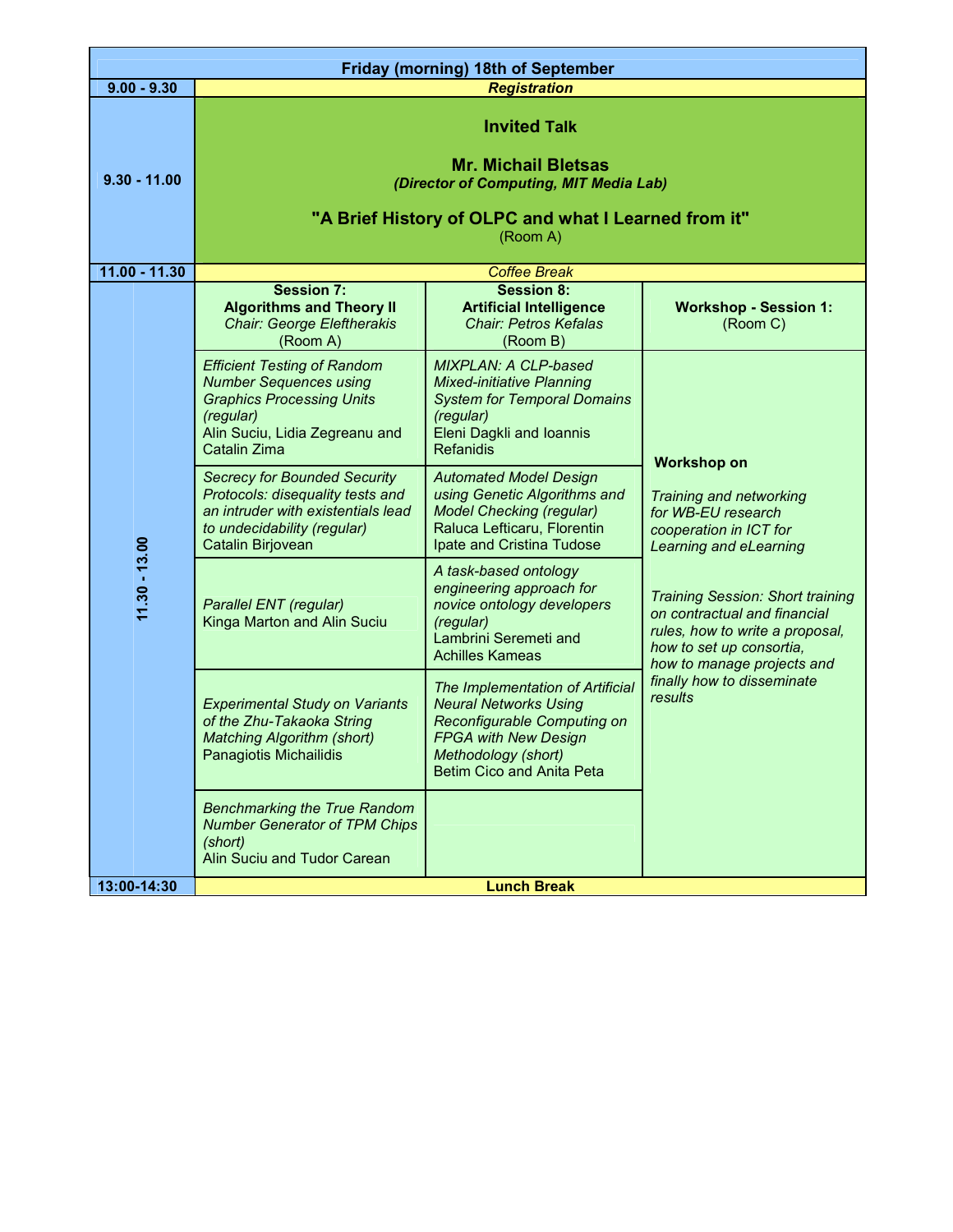| Friday (afternoon) 18th of September |               |                                                                                                                                                                                                                     |                                                                                                                                                                                                                                                                           |                                                                                                                                                                 |  |  |  |  |
|--------------------------------------|---------------|---------------------------------------------------------------------------------------------------------------------------------------------------------------------------------------------------------------------|---------------------------------------------------------------------------------------------------------------------------------------------------------------------------------------------------------------------------------------------------------------------------|-----------------------------------------------------------------------------------------------------------------------------------------------------------------|--|--|--|--|
|                                      |               | <b>Session 9:</b><br><b>Agents -</b><br><b>Distributed Systems II</b><br>Chair: Gheorghe Grigoras<br>(Room A)                                                                                                       | <b>Session 10:</b><br><b>Computer Networks</b><br>Chair: Betim Cico<br>(Room B)                                                                                                                                                                                           | <b>Workshop - Session 2:</b><br>(Room C)                                                                                                                        |  |  |  |  |
|                                      |               | A collision detection and resolution<br>multi agent approach using utility<br>functions (regular)<br>George Valkanas, Pantelis<br><b>Natsiavas and Nick Bassiliades</b>                                             | <b>Exploiting the Congestion Control</b><br><b>Behaviour of the Transmission Control</b><br>Protocol (regular)<br>Stefanos Harhalakis, Nikolaos<br><b>Samaras and Vitsas Vasileios</b>                                                                                    |                                                                                                                                                                 |  |  |  |  |
|                                      | 14.30 - 16.00 | One to Many Monotonic<br><b>Concession Negotiation Protocol</b><br>(regular)<br>Costin Badica and Mihnea Scafeş                                                                                                     | Broadband business opportunities for<br>utility based firms in the new era:<br>modeling the competition (regular)<br>Georgios Angelou and Anastasios<br>Economides                                                                                                        | <b>Workshop on</b><br>Training and networking<br>for WB-EU research<br>cooperation in ICT for                                                                   |  |  |  |  |
|                                      |               | <b>Application of Machine Learning</b><br>Techniques to Agents (short)<br>Alketa Hyso and Betim Çiço                                                                                                                | A Proposed Model for PBR Rules in<br>the IPv6 Offering QoS for IPTV<br><b>Broadcasting and Performance</b><br>Evaluation of the PBR and QoS<br><b>Control Routing for Multi-Channel</b><br><b>Adaptive Streaming (PQMAS) Model</b><br>(short)<br>Igli Tafa and Betim Cico | Learning and eLearning<br><b>Best practices (EU and WB</b><br>coordinators of Technology<br><b>Enhanced Learning projects</b><br>speaking about the project and |  |  |  |  |
|                                      |               | <b>Scheduling Gangs with Different</b><br>Distributions in Gangs' degree of<br>Parallelism in a Multi-Site System<br>(regular)<br>Zafeirios Papazachos and Helen<br>Karatza<br>Scalability and effectiveness of ad- | <b>RADIUS Wireless Network User</b><br>Authentication in Heterogeneous<br><b>Operating Systems Environments</b><br>(short)<br>Dusan Vuckovic, Martin Jovanovic and<br>Dragan Jankovic                                                                                     | their experience in FP)                                                                                                                                         |  |  |  |  |
|                                      |               | hoc networks routing protocols in a<br>sensor-node based scenario (short)<br><b>Fatjon Dauti</b>                                                                                                                    |                                                                                                                                                                                                                                                                           |                                                                                                                                                                 |  |  |  |  |
|                                      | 16.00 - 16.30 | <b>Session 11:</b>                                                                                                                                                                                                  | <b>Coffee Break</b><br><b>Session 12:</b>                                                                                                                                                                                                                                 |                                                                                                                                                                 |  |  |  |  |
|                                      |               |                                                                                                                                                                                                                     |                                                                                                                                                                                                                                                                           |                                                                                                                                                                 |  |  |  |  |
|                                      |               | <b>Data Management I</b><br>Chair: Yannis Manolopoulos<br>(Room A)                                                                                                                                                  | e-Learning I<br><b>Chair: Iraklis Paraskakis</b><br>(Room B)                                                                                                                                                                                                              | <b>Workshop - Session 3:</b><br>(Room C)                                                                                                                        |  |  |  |  |
|                                      |               | <b>Privacy Preserving Record Linkage</b><br><b>Using Phonetic Codes (regular)</b><br>Alexandros Karakasidis and<br>Vassilios S. Verykios                                                                            | Implementing Collaborative e-Learning<br>Techniques in Collaborative Virtual<br><b>Environments: The case of Second</b><br>Life (regular)<br>Thrasyvoulos Tsiatsos, Andreas<br>Konstantinidis, Lazaros Ioannidis and<br>Chrysanthi Tseloudi                               | Workshop on                                                                                                                                                     |  |  |  |  |
|                                      |               | <b>Dynamic Evolution and</b><br><b>Improvement of Data Warehouse</b><br>Design (regular)<br>Dragan Sahpaski, Goran Velinov,<br>Boro Jakimovski and Margita Kon-<br>Popovska                                         | <b>Technology Tools for Scripted</b><br>Collaborative Learning: The Case of<br>the Reload Learning Design Player<br>(regular)<br><b>Nikos Michailidis and Stavros</b><br>Demetriadis                                                                                      | Training and networking<br>for WB-EU research<br>cooperation in ICT for<br>Learning and eLearning                                                               |  |  |  |  |
|                                      | 16.30 - 18.00 | <b>Cluster-Based Similarity Search in</b><br>Time Series (regular)<br>Leonidas Karamitopoulos and<br><b>Georgios Evangelidis</b>                                                                                    | A Prototype Virtual Collaboration<br><b>Environment for Sharing Medical</b><br>Educational content (regular)<br>Stathis Konstantinidis, Panagiotis<br><b>Bamidis and Eleni Kaldoudi</b>                                                                                   | <b>Networking Session:</b><br><b>Presentation of project</b><br>ideas (WBC researchers to<br>present their ideas and look                                       |  |  |  |  |
|                                      |               | <b>Offering Increased Privacy</b><br><b>Guarantees in Continuous Location</b><br><b>Based Services (short)</b><br>Dimitrios Douras, Aris Gkoulalas-<br>Divanis and Vassilios Verykios                               | Introducing Adaptivity to eLessons on<br>Object-oriented Programming (regular)<br>Zivana Komlenov, Zoran Budimac and<br>Mirjana Ivanovic                                                                                                                                  | for partners)                                                                                                                                                   |  |  |  |  |
|                                      |               | Adding a new site in an existing<br><b>Oracle Multimaster Replication with</b><br>Online Instantiation method without<br>quiescing the Master Group (short)<br>Betim Cico, Hakik Paci and Parid<br>Cico             | Software Construction of an Authoring<br>Tool for Adaptive E-learning Platform<br>(regular)<br>Dessislava Vassileva, Boyan<br>Bontchev, Boryana Chavkova and<br><b>Vladimir Mitev</b>                                                                                     |                                                                                                                                                                 |  |  |  |  |
|                                      |               |                                                                                                                                                                                                                     | <b>Gala Dinner</b>                                                                                                                                                                                                                                                        |                                                                                                                                                                 |  |  |  |  |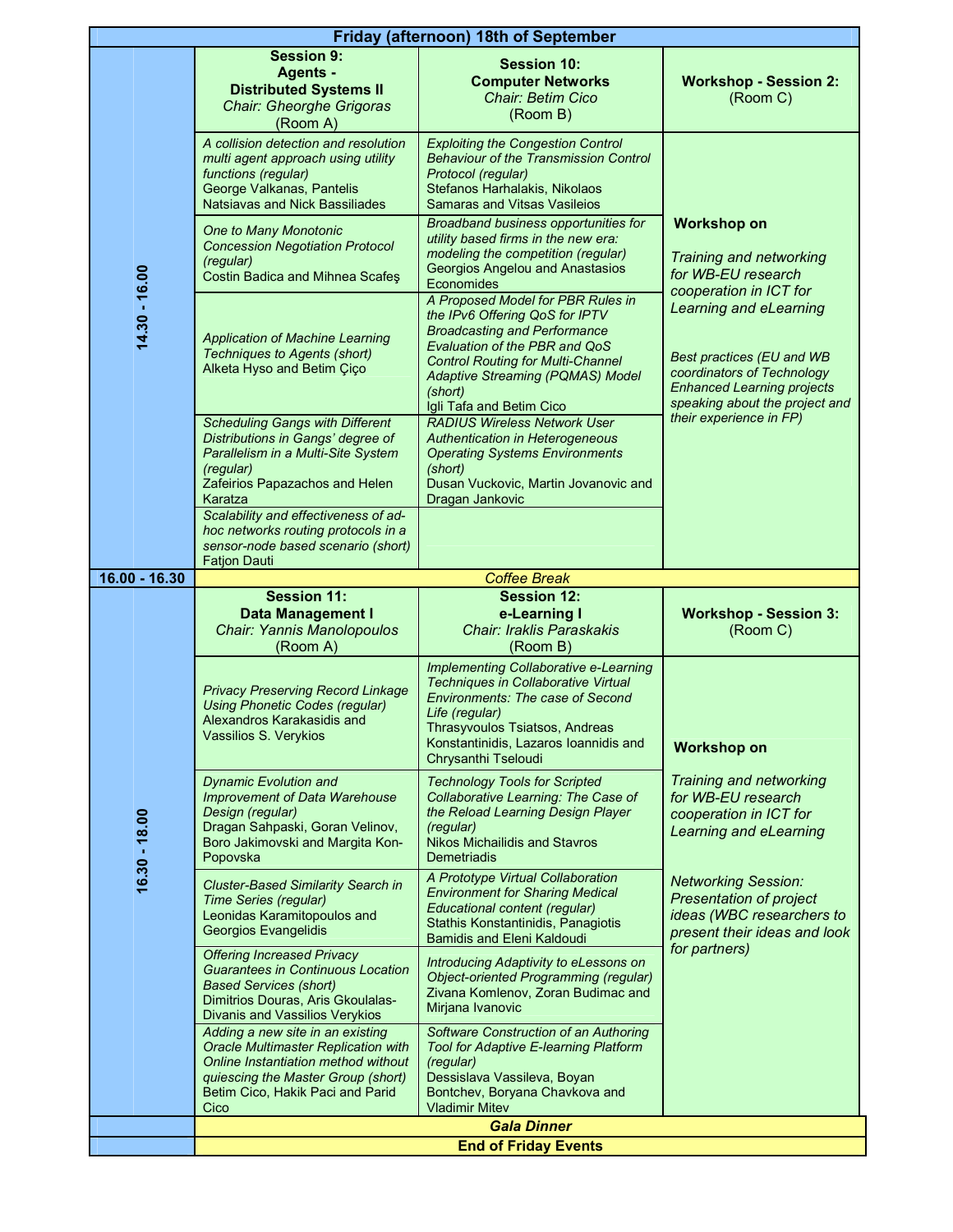| <b>Saturday (morning) 19th of September</b> |                         |                                                                                                                                                                                     |                                                                                                                                                                                             |  |  |  |  |  |
|---------------------------------------------|-------------------------|-------------------------------------------------------------------------------------------------------------------------------------------------------------------------------------|---------------------------------------------------------------------------------------------------------------------------------------------------------------------------------------------|--|--|--|--|--|
|                                             | $9.00 - 9.30$           | <b>Registration</b>                                                                                                                                                                 |                                                                                                                                                                                             |  |  |  |  |  |
| $9.30 - 11.00$                              |                         | <b>Invited Talk</b><br>Prof. Dr. Dimitris Karagiannis<br>(Professor at University of Vienna, Austria)<br>"Modelling Semantics in Service-Oriented Environment"<br>(Room A)          |                                                                                                                                                                                             |  |  |  |  |  |
|                                             | $11.00 - 11.30$         | <b>Coffee Break</b>                                                                                                                                                                 |                                                                                                                                                                                             |  |  |  |  |  |
|                                             |                         | <b>Session 13:</b><br>e-Issues -<br><b>Data Management II</b><br><b>Chair: Christos Georgiadis</b><br>(Room A)                                                                      | <b>Session 14:</b><br><b>Informatics Education -</b><br>e-Learning II<br><b>Chair: Thrasyvoulos Tsiatsos</b><br>(Room B)                                                                    |  |  |  |  |  |
|                                             |                         | Assessing e-Readiness in SEE countries:<br><b>Perceptions towards e-Government Public</b><br>Services (regular)<br>Vasileios Zarimpas, Maria Grouztidou and<br>Despina Anastasiadou | Suitable asynchronous distance education fora<br>size for working groups in informatics teachers<br>training (regular)<br>Kiriakos Patriarcheas, Spyridon Papaloukas<br>and Michalis Xenos  |  |  |  |  |  |
|                                             | 11.30 - 13.00           | Key Issues for the Quality Assessment of Mobile<br><b>Commerce Services (regular)</b><br>Christos K. Georgiadis and Emmanouil Stiakakis                                             | Towards a Pedagogic Methodology and Model:<br>The ELEVATE Project (regular)<br>Andreas Konstantinidis, Iraklis Paraskakis,<br>Thanassis Bouras, Kostas Perakis and Stelios<br>Pantelopoulos |  |  |  |  |  |
|                                             |                         | Integration of e-libraries in e-universities: A<br>technological approach (short)<br>Victoria Myroni and Andreas Pombortsis                                                         | Cooperative Learning: The Role of Extra-<br><b>Curricula Activities (short)</b><br>Dimitar Christozov, John Galletly, Volin<br>Karagiozov and Stoyan Bonev                                  |  |  |  |  |  |
|                                             |                         | Faster estimation of the correlation fractal<br>dimension using box-counting (regular)<br><b>Christos Attikos and Michael Doumpos</b>                                               | Tangible Programming Interfaces: A Literature<br><b>Review</b> (short)<br><b>Theodosios Sapounidis and Stavros</b><br><b>Demetriadis</b>                                                    |  |  |  |  |  |
|                                             |                         | An Interpreter for Priority Fuzzy Logic Enriched<br>SQL (regular)<br>Srdjan Skrbic and Aleksandar Takaci                                                                            | From Legacy Teaching Material to Learning<br><b>Objects - Possible Conversion Model (short)</b><br>Zoran Putnik, Zoran Budimac and Mirjana<br><b>Ivanovic</b>                               |  |  |  |  |  |
|                                             | <b>Closing (Room A)</b> |                                                                                                                                                                                     |                                                                                                                                                                                             |  |  |  |  |  |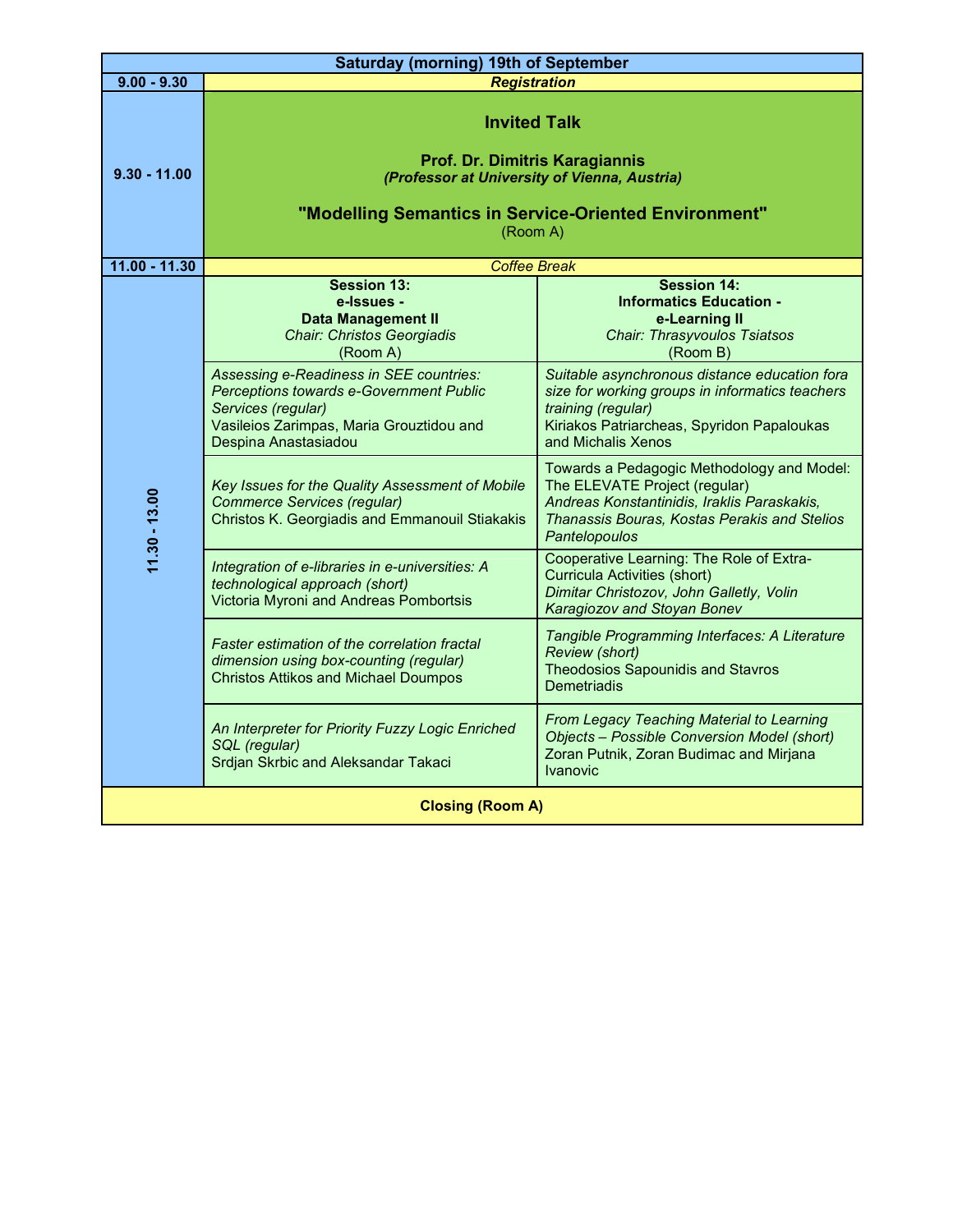## CONFERENCE ORGANIZATION

#### Conference Chairmen

- Yannis Manolopoulos (Aristotle University, Greece)
- Costas Margaritis (University of Macedonia, Greece)

#### Organizing Committee

- George Eleftherakis (CITY College, Greece) (Co-chairman)
- Christos K. Georgiadis (University of Macedonia, Greece) (Co-chairman)
- Panagiotis Ketikidis (Greek Computer Society, Macedonia-Thrace Annex, Greece) (Cochairman)

#### Programme Committee

- Christos Douligeris (University of Piraeus, Greece) (Co-chairman)
- Petros Kefalas (South-East European Research Center, Greece) (Co-chairman)
- Demosthenes Stamatis (Alexander TEI, Greece) (Co-chairman)

#### Programme Committee Members

- Costin Badica (Univ. of Craiova, Romania)
- Ivana Berkovic (Univ. of Novi Sad, Serbia)
- Zoran Budimac (Univ. of Novi Sad, Serbia)
- Mehmet Caglayan (Bogazici Univ., Turkey)
- Betim Cico (Ploytechnic Univ. of Tirana, Albania)
- Miroslav Ciric (Univ. of Nis, Serbia)
- Alex Delis ( Univ. of Athens, Greece)
- Zamir Dika (South East European Univ., FYROM)
- Kostas Dimopoulos (CITY College, Greece)
- Dimitris Dranidis (CITY College, Greece)
- Pavlos Efraimidis (Democritus Univ. of Thrace, Greece)
- Avram Eskenazi (Bulgarian Academy of Sciences, Bulgaria)
- George Evangelidis (Univ. of Macedonia, Greece)
- Bekim Fetaji (South East European Univ., FYROM)
- John Garofalakis (Univ. of Patras, Greece)
- George Gravvanis (Democritus Univ. of Thrace, Greece)
- George Grigoras (Univ. of Iasi, Romania)
- Takis Hartonas (Technological Educational Institute of Larissa, Greece)
- Natasa Hoic-Bozic (Univ. of Rijeka, Croatia)
- Florentina Hristea (Univ. of Bucharest, Romania)
- Nestor Ioannidis (Technological Educational Institute of Athens, Greece)
- Florentin Ipate (Univ. of Pitesti, Romania)
- Mirjana Ivanovic (Univ. of Novi Sad, Serbia)
- Nikitas Karanikolas (Technological Educational Institute of Athens, Greece)
- Evaggelos Kehris (Technological Educational Institute of Serres, Greece)
- Margita Kon-Popovska (Univ. of Ss Cyril & Methodius, FYROM)
- Eugenia Kovatcheva (Univ. of Sofia, Bulgaria)
- Bozo Krstajic (Univ. of Montenegro, Montenegro)
- Alp Kut (Eylul Univ., Turkey)
- Aristidis Likas (Univ. of Ioannina, Greece)
- Nicolae Magariu (Moldova State Univ., Moldova)
- Christos Makris (Univ. of Patras, Greece)
- Nenad Mitic (Univ. of Belgrade, Serbia)
- Simona Motogna (Univ. of Cluj, Romania)
- Stavros Nikolopoulos (Univ. of Ioannina, Greece)
- Roumen Nikolov (Univ. of Sofia, Bulgaria)
- Iliana Nikolova (Univ. of Sofia, Bulgaria)
- George Papadopoulos (Univ. of Cyprus, Cyprus)
- Iraklis Paraskakis (South-East European Research Center, Greece)
- Dana Petcu (Univ. of Timisoara, Romania)
- Elias Pimenidis (Univ. of East London, UK)
- Boris Rachev (Varna Technical Univ., Bulgaria)
- Ilias Sakellariou (Univ. of Macedonia, Greece)
- Spiros Skiadopoulos (Univ. of Peloponnese, Greece)
- Ioannis Stamelos (Aristotle Univ. of Thessaloniki, Greece)
- Yannis Theodordis (Univ. of Piraeus, Greece)
- Thrasivoulos Tsiatsos (Aristotle Univ. of Thessaloniki, Greece)
- Ozgur Ulusoy (Bilkent Univ., Turkey)
- Athena Vakali (Aristotle Univ. of Thessaloniki, Greece)
- Anca Vasilescu (Univ. of Brasov, Romania)
- Michalis Vazirgiannis (Athens Univ. of Economics and Business, Greece)
- George Vouros (Univ. of the Aegean, Greece)
- Tatjana Welzer (Univ. of Maribor, Slovenia)
- Husnu Yenigun (Univ. of Sabanci, Turkey)
- Stathis Zachos (National Technical Univ. of Athens, Greece)
- Katerina Zdravkova (Univ. of Ss Cyril & Methodius, FYROM)

URL: http://www.bci-conferences.org/